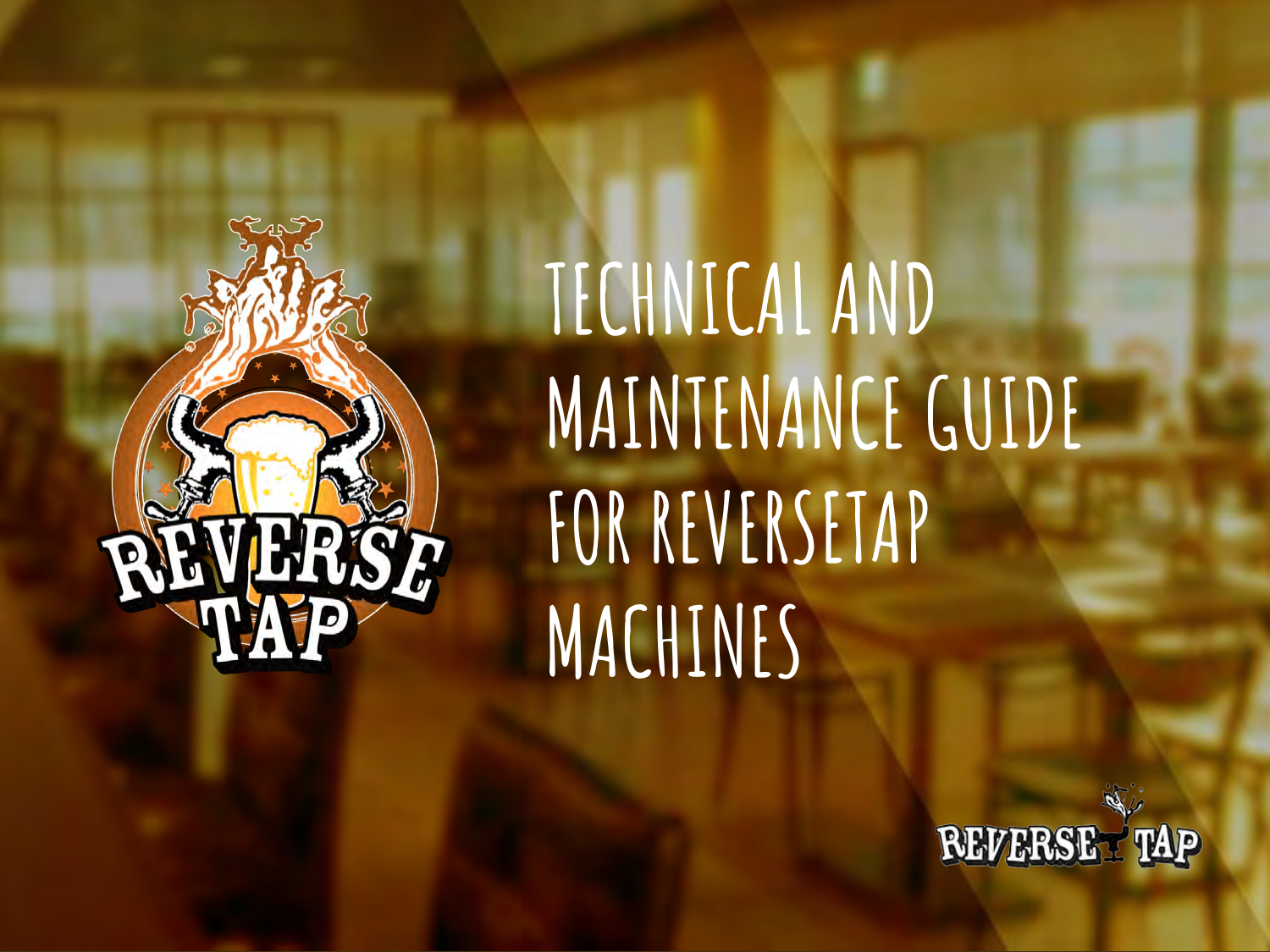## **Cleaning of Machine and circuit**

### **REVERSET TAP**

- The cleaning and right maintenance of your installation is the single most important thing to do on a regular basis
- **Daily** clean the surface of the machine after each utilisation
- **At least once a week** it is vital to clean the complete beer circuit in order to eliminate beer filth. If not this will solidify in your equipment and will cause incorrect operation of the ReverseTap unit

### **CLEANING KITS**

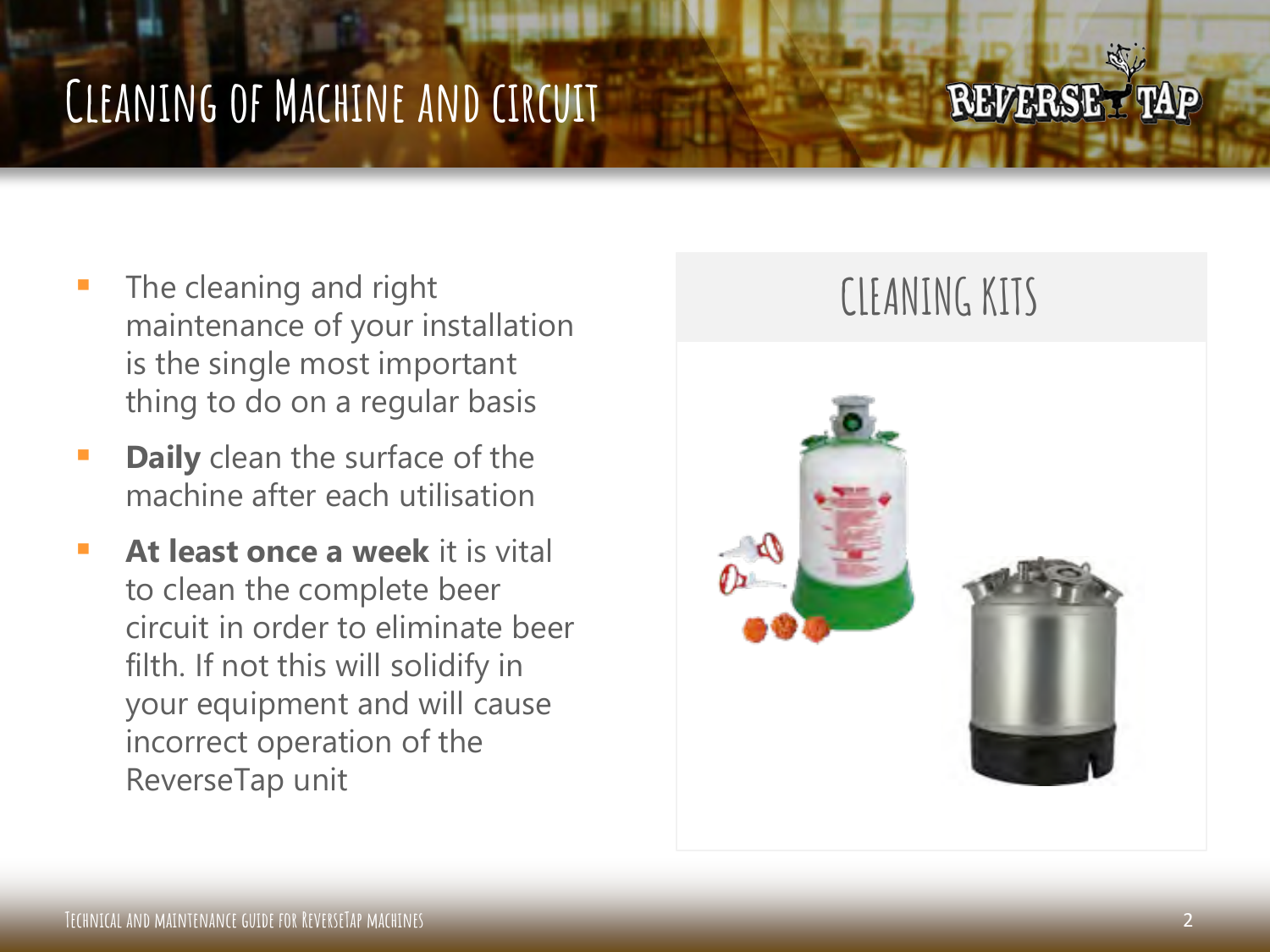### **Automatic cleaning operation of RT**

### **REVERSET TAP**

 $\mathbb{N}$ 







**1. Press one time onto the left or right button as you would to change cup size**

**2. Press once on the + button in order to get into cleaning mode**

**3. Press multiple times in order to get the desired cleaning time**

#### **If you need to sanitize for a long time you can also use the manual button and let the water run as long as you desire. Press stop to cancel the operation**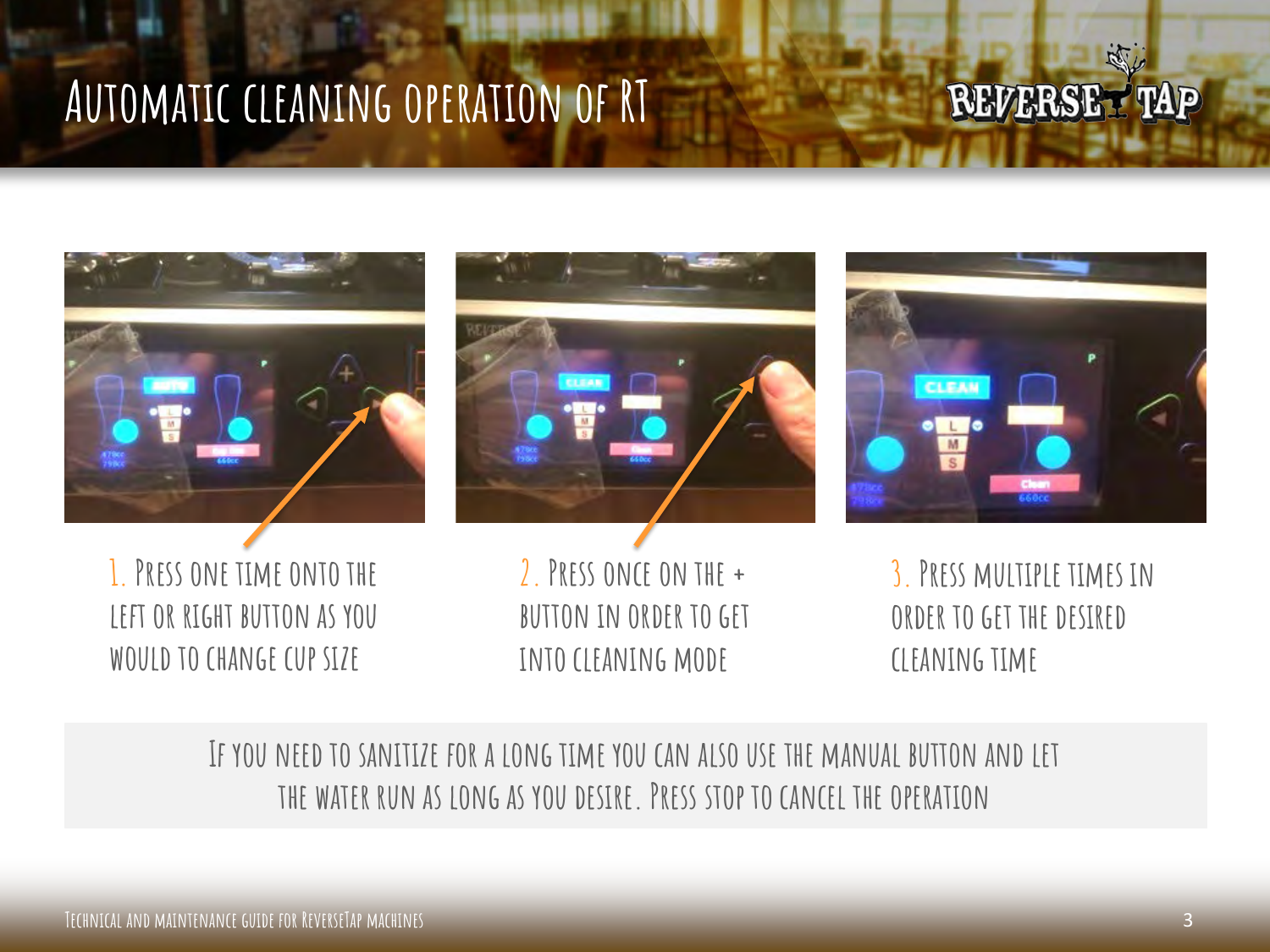# **Daily cleaning of the machine surface**



 The surface is totally waterproof and can be cleaned using either just water or water and detergent

- Any excess of cleaning fluid will go down the drainage hole
- The items shown in the lower picture should be dismantled every day and soaked in water to remove any beer leftovers. If this is not done the residual beer will dry and work like glue. The equipment will then not work smoothly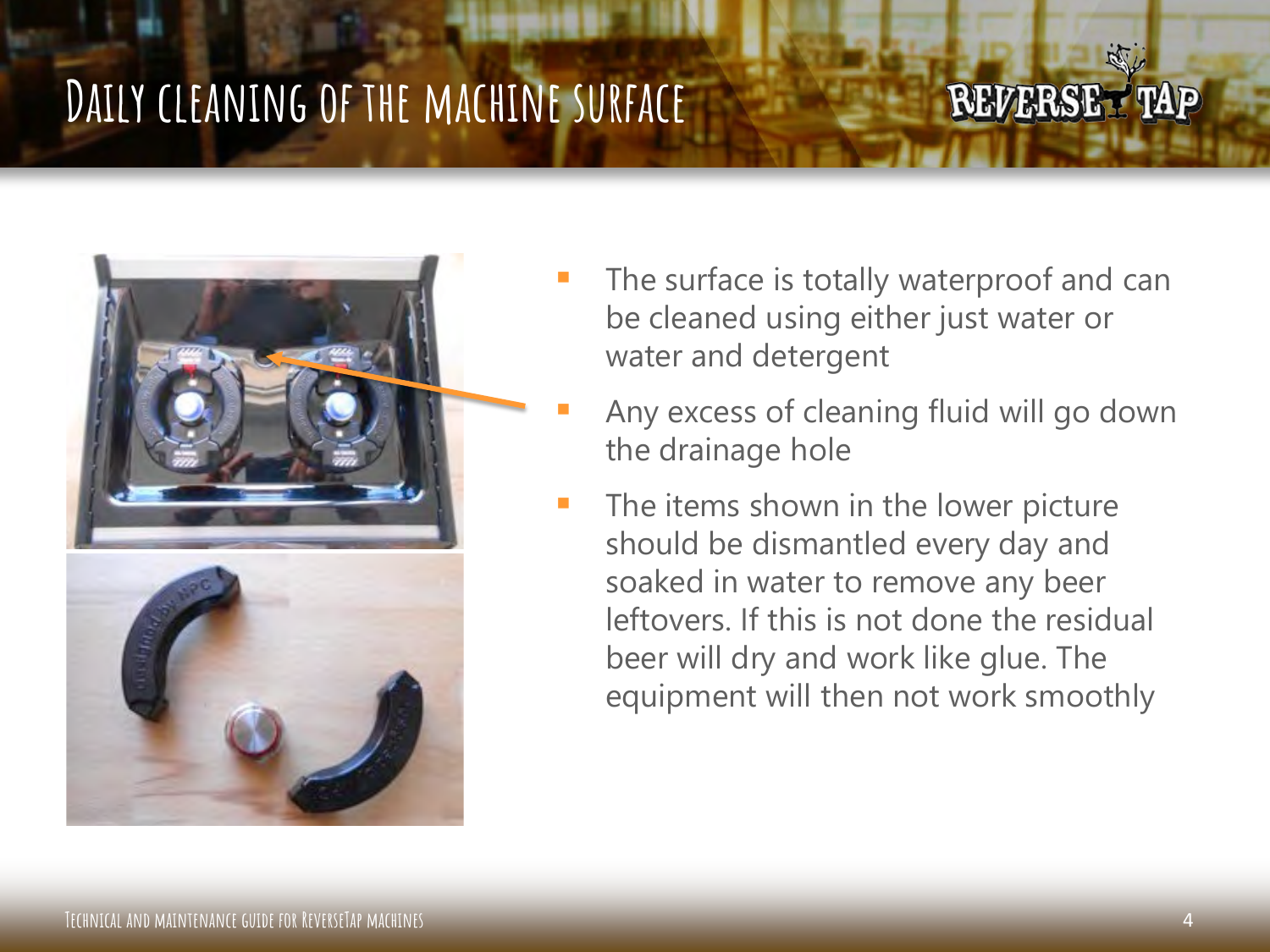## **Cup sensors**





 The sensors are the first point of recognition of the cup. These also control the LED lighting

- The sensors are reinforced and water proof, but if machine surface is not cleaned after every use the beer will dry and the sensors will stop work smoothly
- This sensor gets pushed down every time the cup is presented. It is vitally important to keep this clean for smooth operation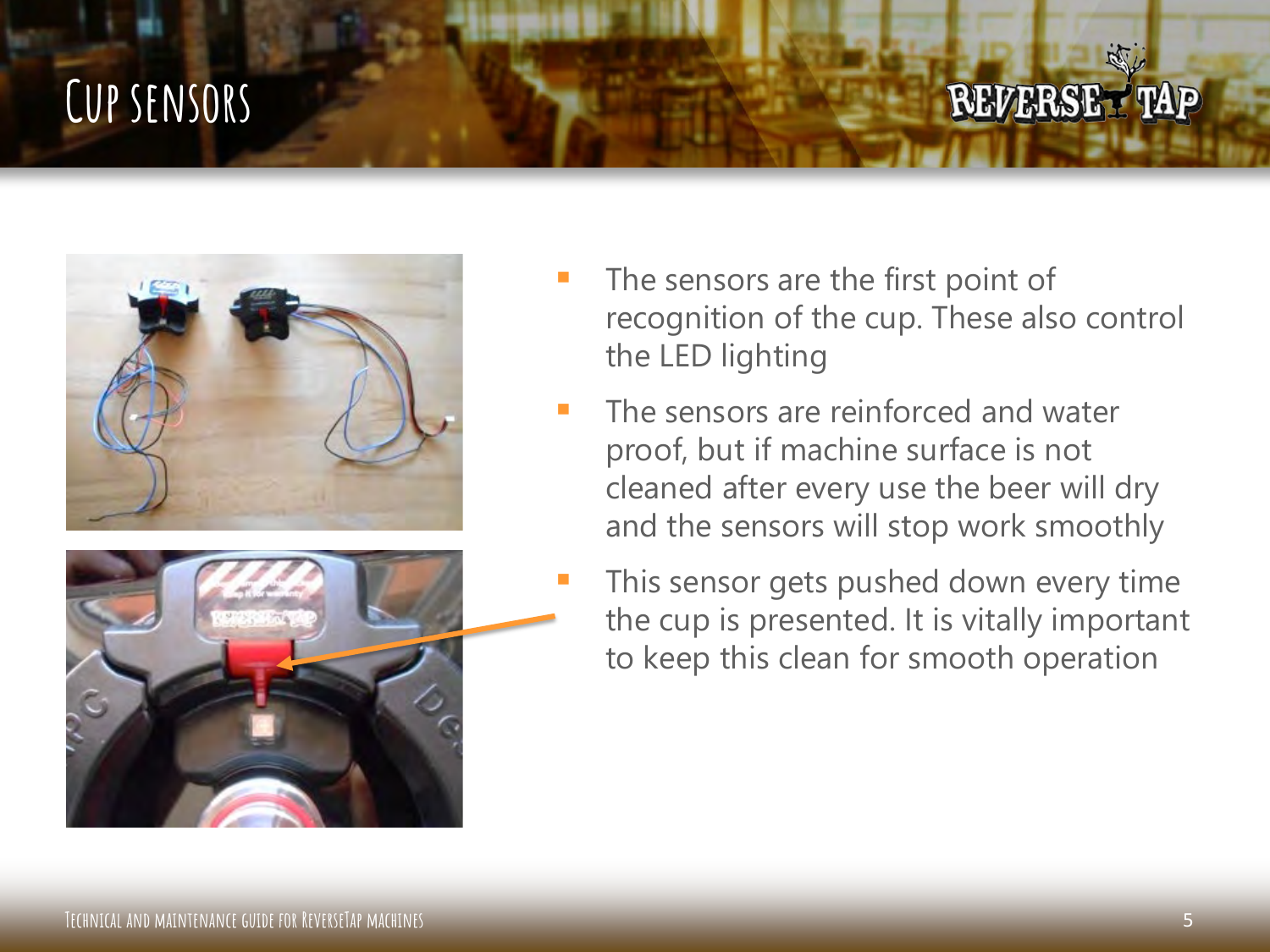### **Issue: Solenoid valve is permanently open or does not operate correctly**



- 1. The first analysis could be that the electronic part stopped working or has a malfunction. In that case change for a new electronic element
- 2. The problem could be that the valve does not open or keeps open when the cup is placed on the holder
	- The reason for this is an irregular circuit cleaning which results in clogging of the beer and blocking the inner parts of the valve
	- The beer liquid becomes like a glue and glues together the open and close mechanism
	- In this case demount valve completely and clean every part individually with water and detergent if necessary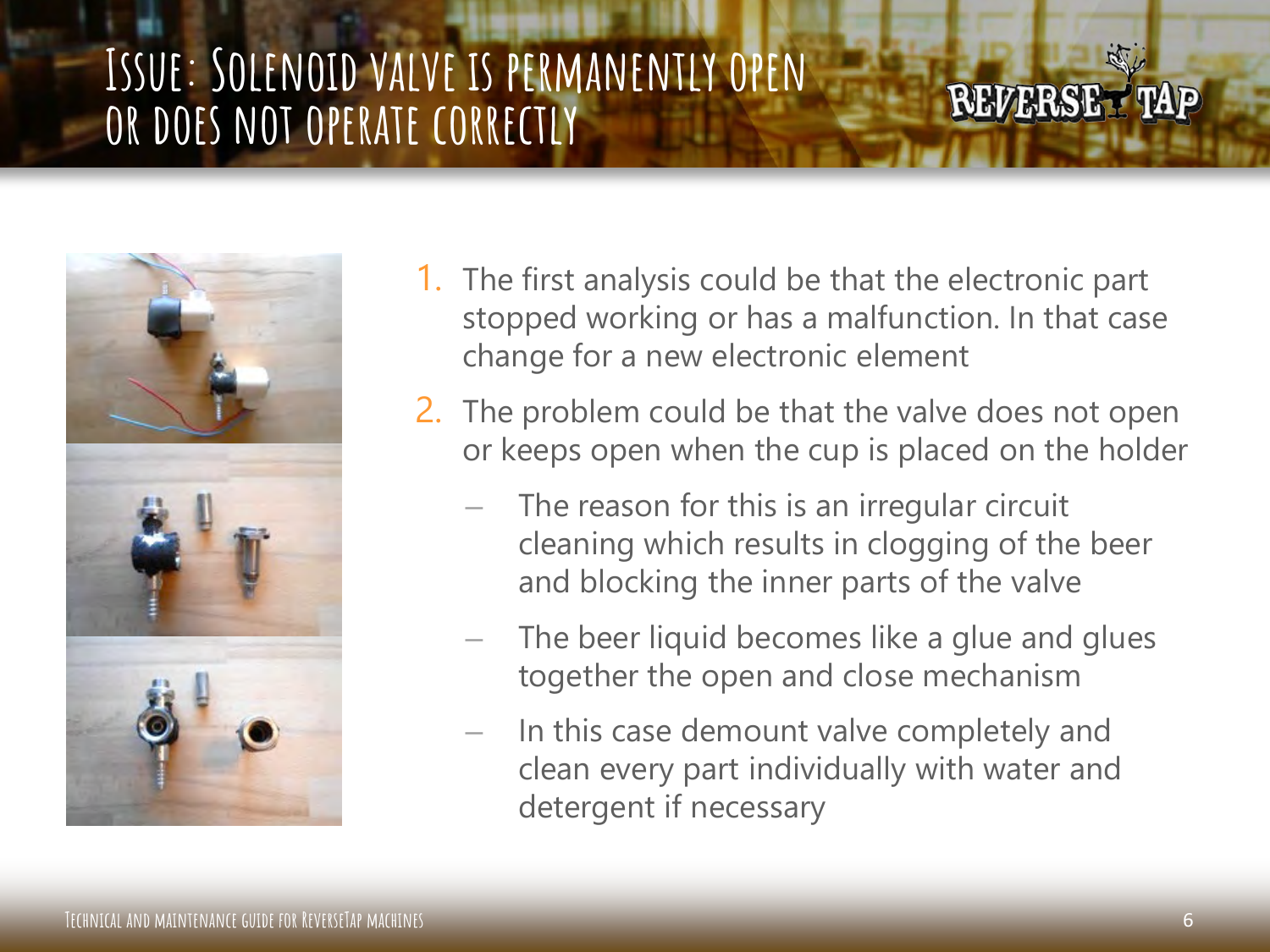#### **Connection and cleaning of the flow meter REVERSET TAP**



**This is the waterproof connection of the electric cable. Handle carefully!**



**Inside the flowmeter is the turbine that counts the volume of liquid coming through.**

**This part can be blocked because of beer residue getting stuck in the turbine.**



 $\mathbb{R}$ 

**Open the flow meter and clean all parts carefully with water.**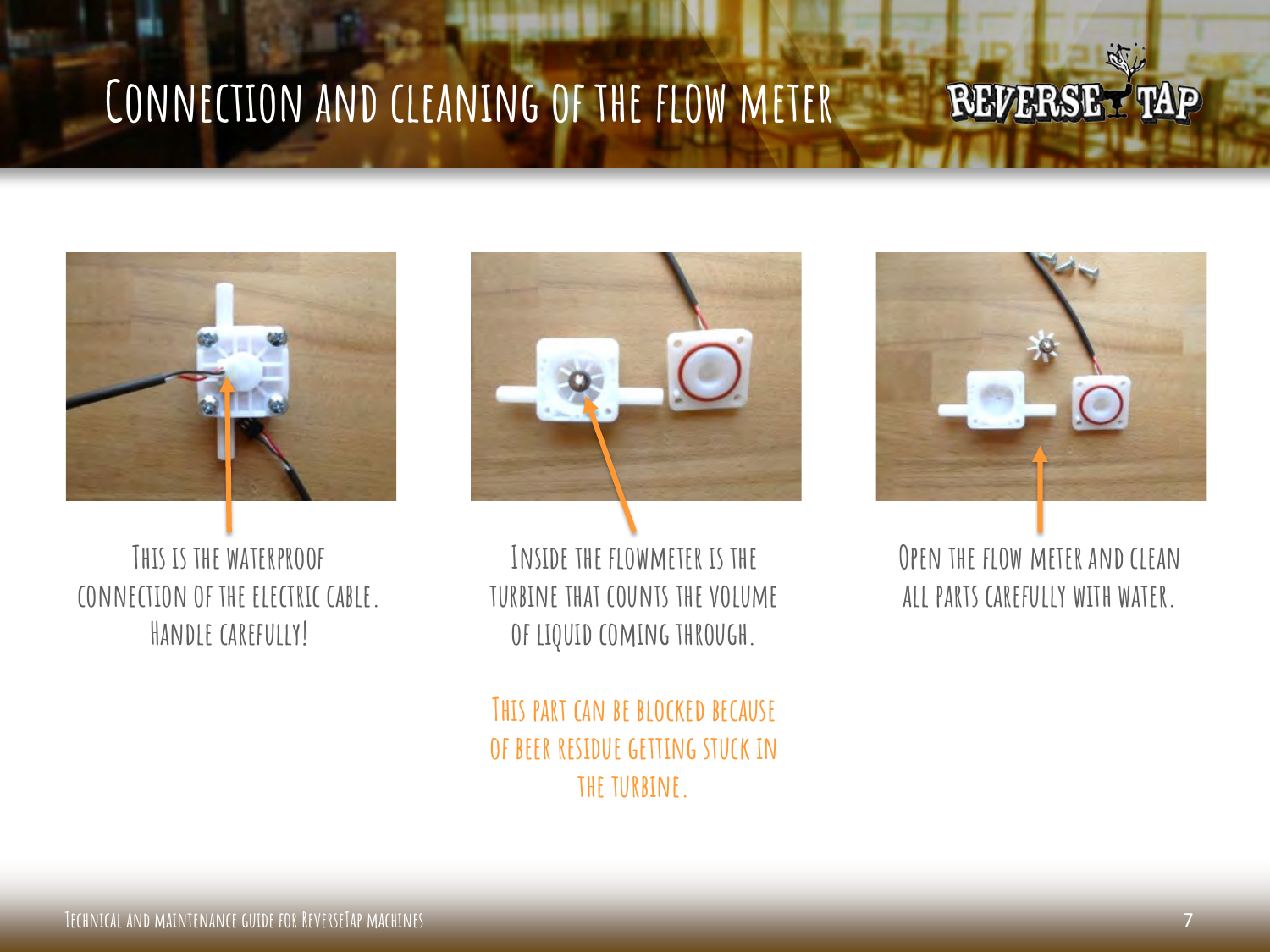# **Connection and cleaning of the flow meter**







**Connection of the fLOW METER TO THE** PCB CONTROL BOARD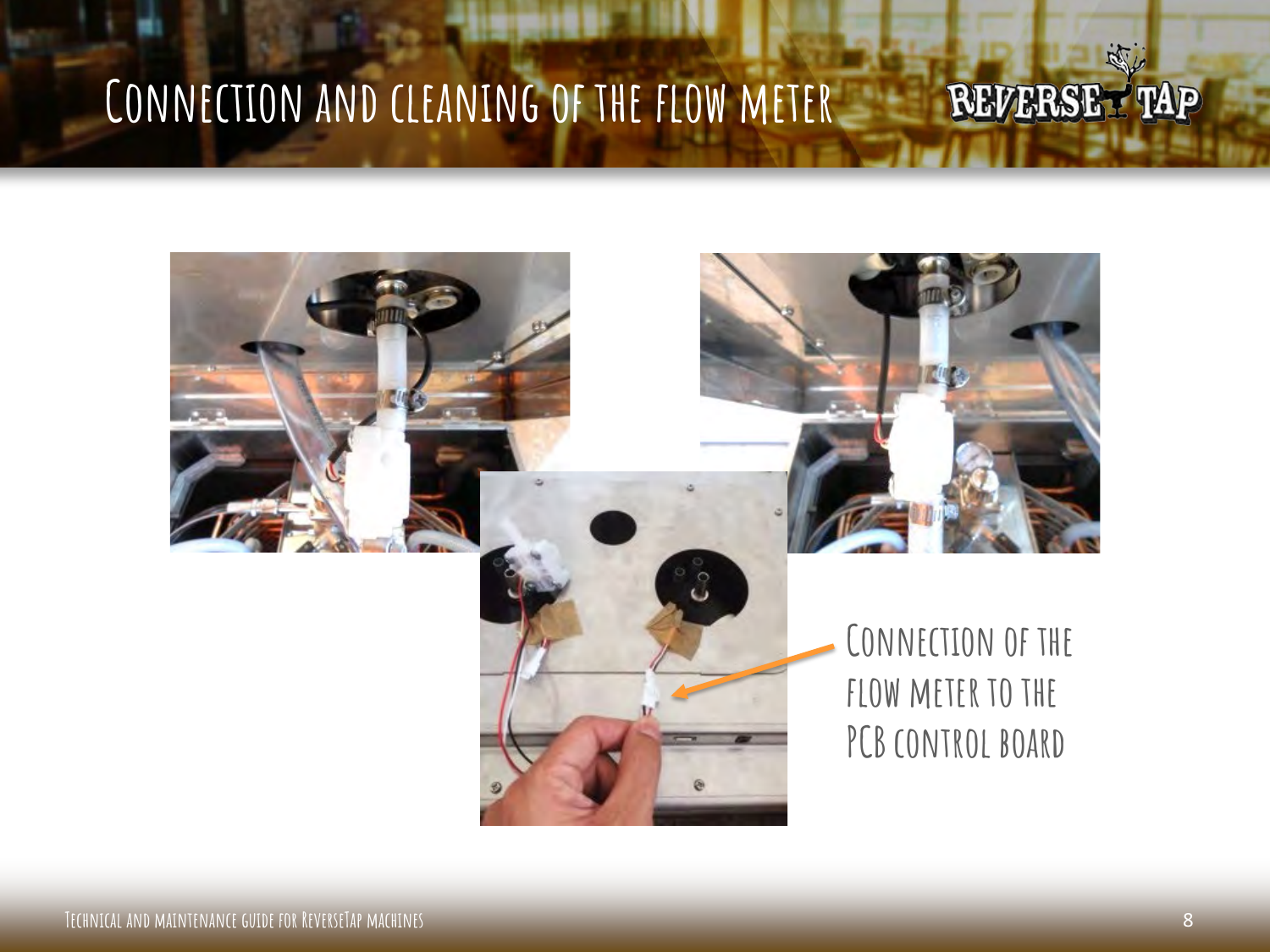## **Connection of different components on PCB**

**LETSHIPS** 



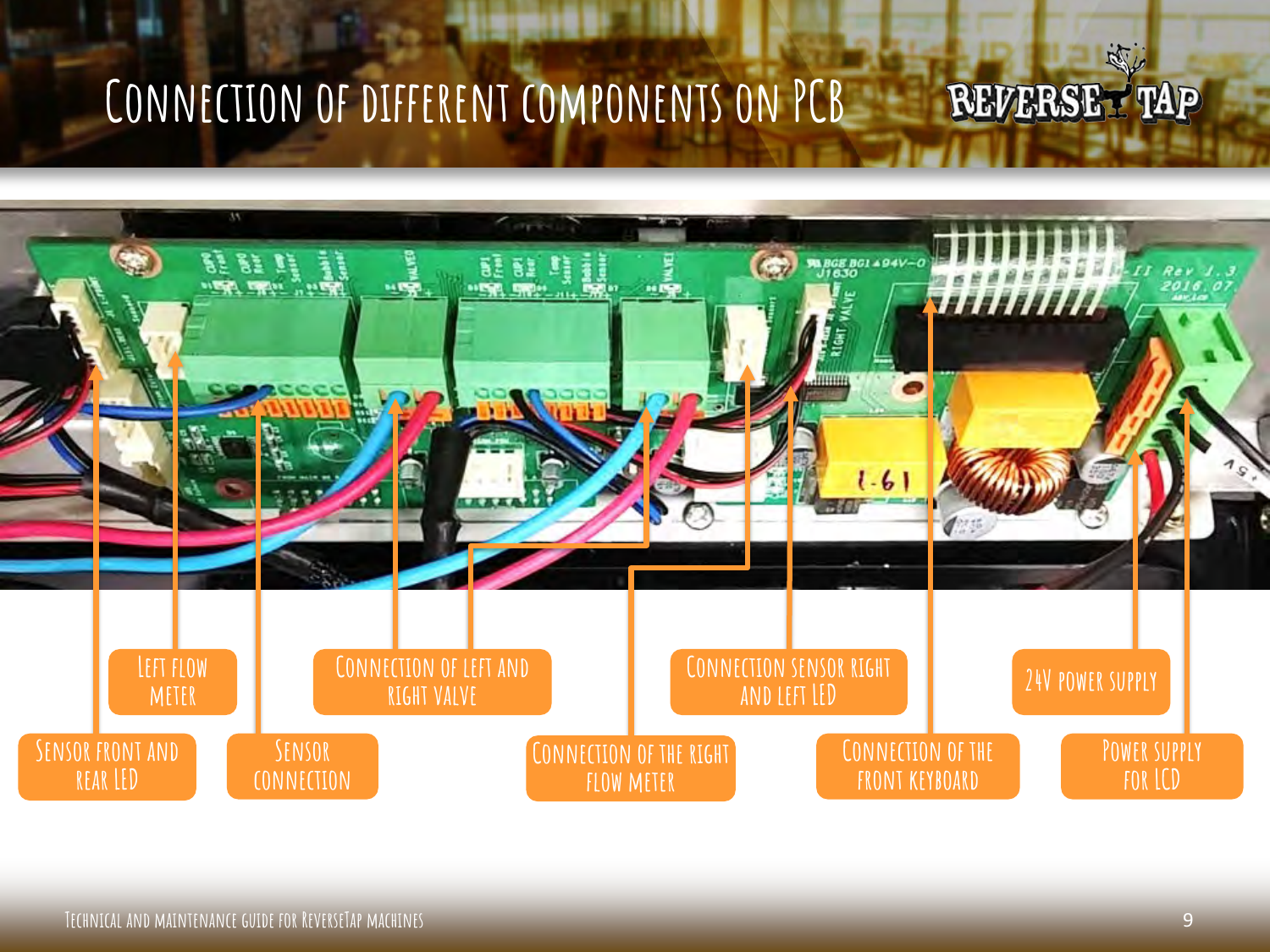

### **It is important to connect the cup sensor to CUP rear and not to CUP front!**

藏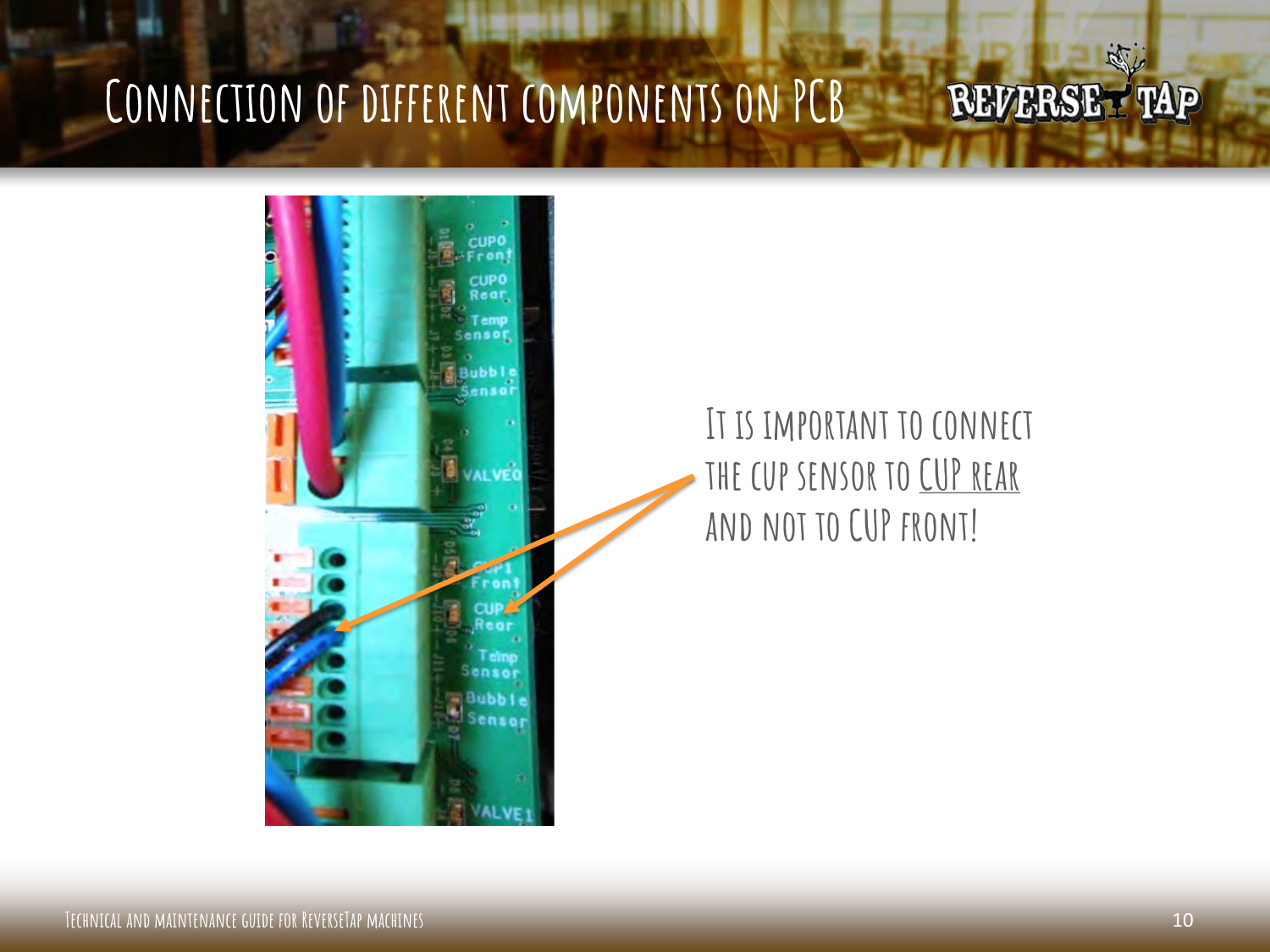## **Connection diagram of the main PCB**

#### RAT L **REVERSET TAP**



**By manipulating the machine incorrectly or change of equipment you can get a malfunction of the keyboard/ LCD machine not working/ or the power button not working. In this case open the machine and check the above connections.**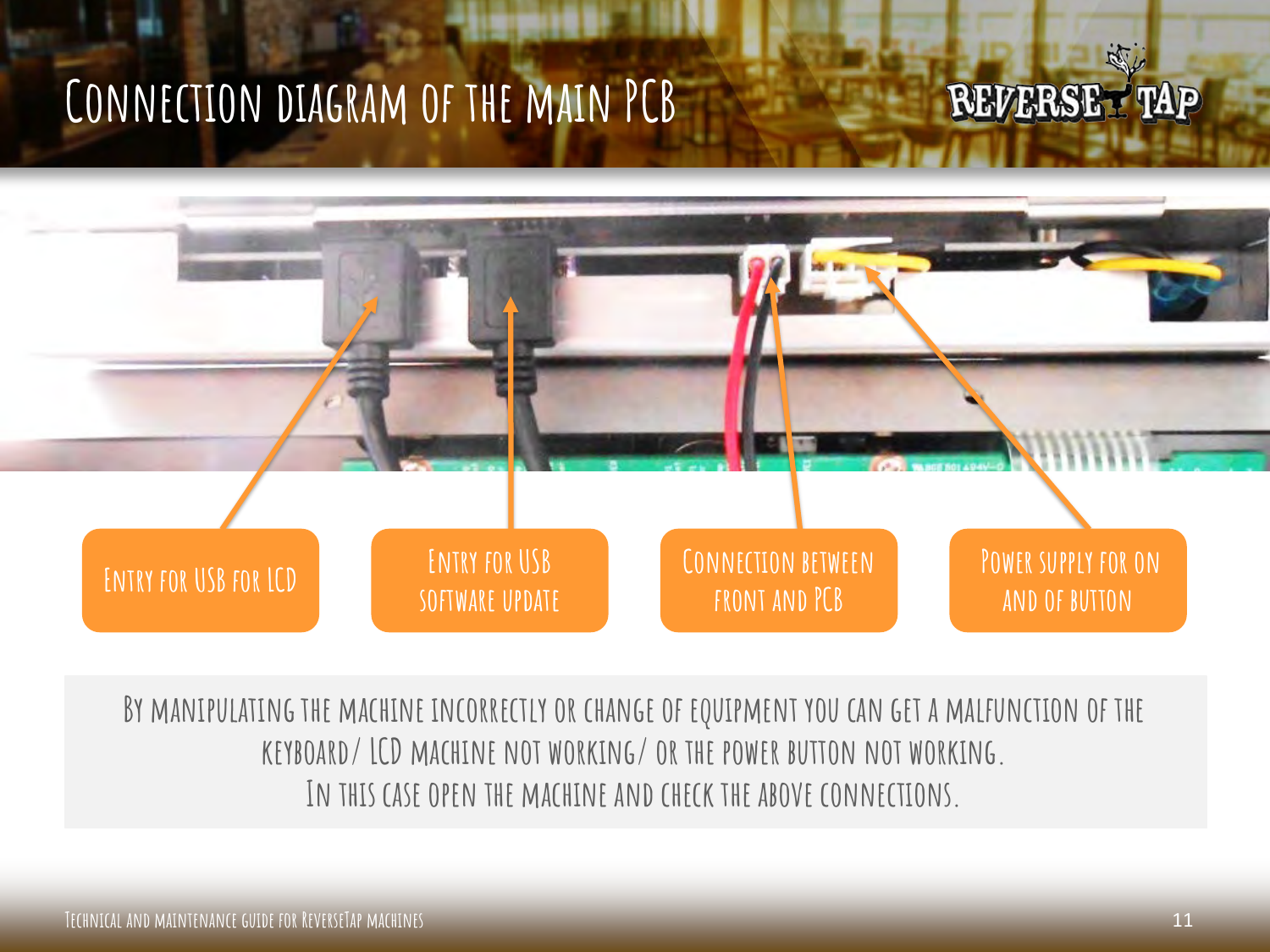### **Replacing a broken LCD screen**





- Unscrew the aluminum protective case and unplug the power and USB
- Replace the old screen with the new one. Put back the protective case
- Re-plug the existing cables as shown in the picture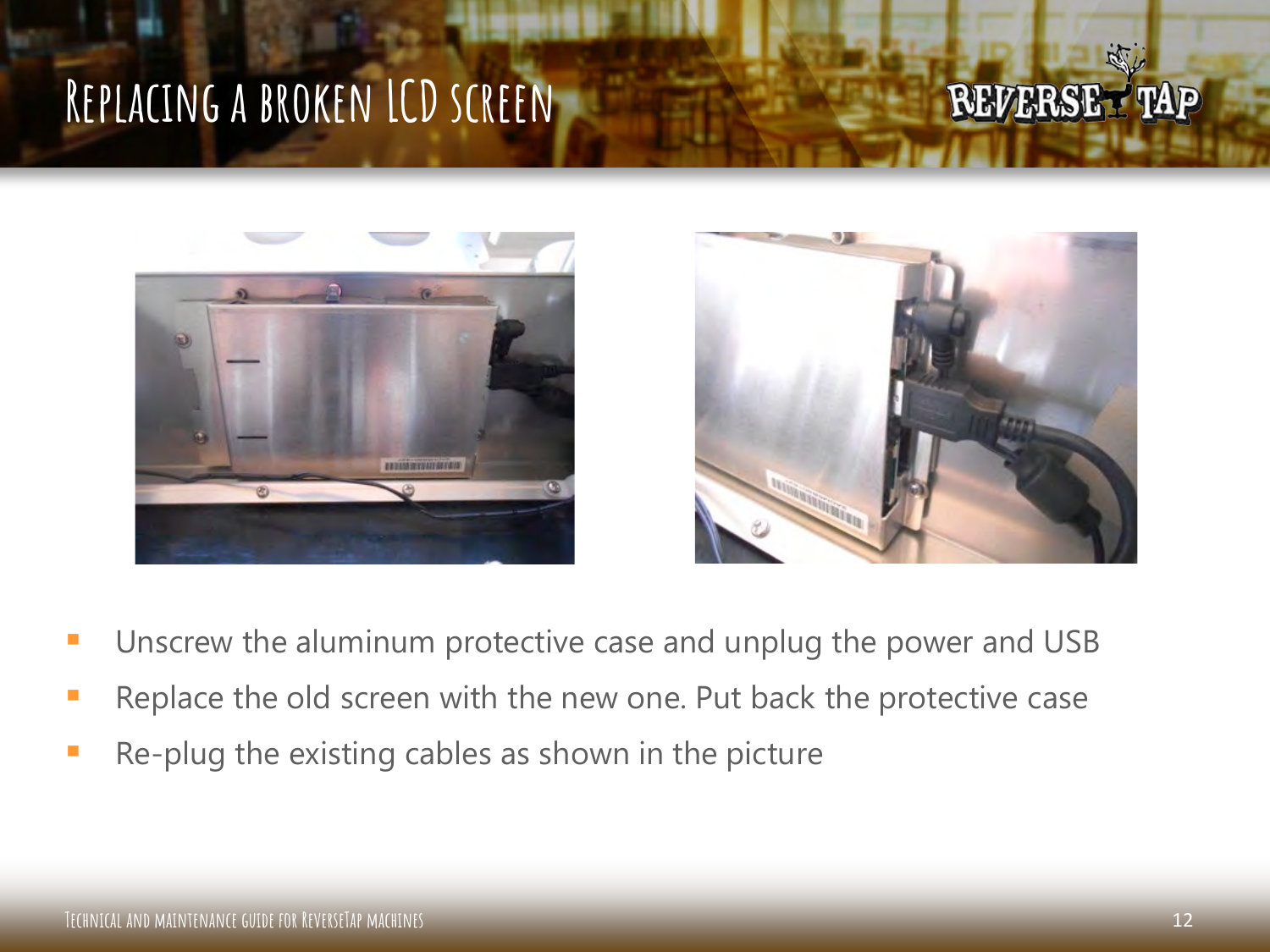### **Fault analysis**

- If all of the above procedures are carried out and correctly followed up and you still encounter a malfunction of a part we recommend replacing the part
- **Or contact your reseller**